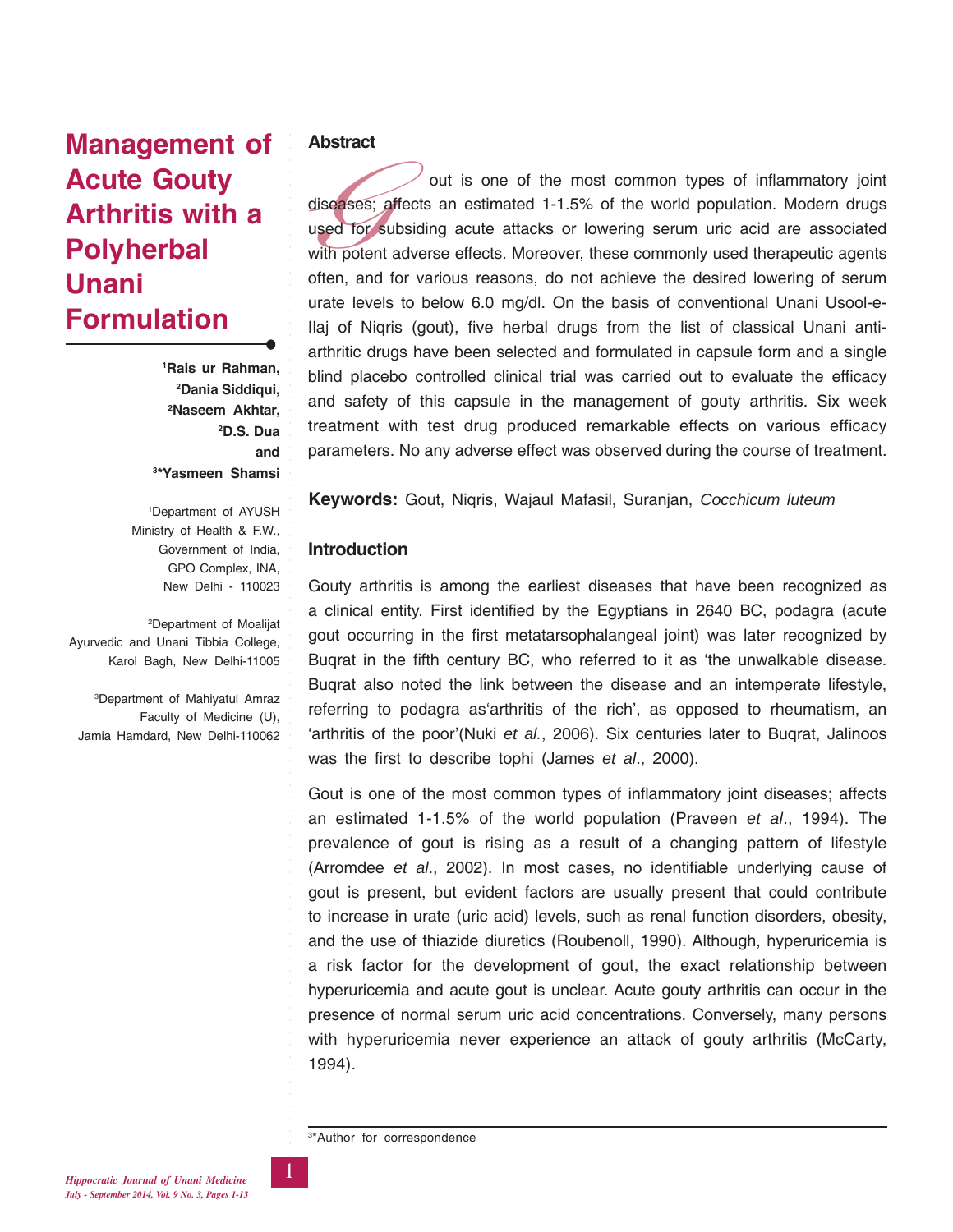Several approaches to the treatment of gout are available depending on the patient's presentation of the disease, patient's specific risk factors (high serum urates, previous attacks and radiographic signs), the clinical phase of the disease (acute, recurrent, tophaceous) and general risk factors, such as obesity and alcohol consumption.

Acute gout is usually treated by reducing inflammation of the affected joint with non-steroidal anti-inflammatory drugs (NSAIDs), colchicine, corticosteroids etc. Although these agents are generally effective, they also present significant risks in patients who have pre-existing renal, cardiovascular, metabolic and gastrointestinal diseases (Nuki, 1999; Emmerson, 1996).

Antihyperuricemic drugs such as allopurinol, benzbromarone, sulfinpyrazone and probenecid can have potent side effects (Singer *et al.*, 1986, Arellano *et al.*, 1993). Benzbromarone was withdrawn from the market in Europe in 2003, but was registered again in some countries in 2004 (Sutaria *et al.*, 2006). Its use is now restricted for patients with gout who are allergic to allopurinol or those in whom allopurinol is contraindicated (Jansen *et al*., 2004). Furthermore, these commonly used therapeutic agents often, and for various reasons, do not achieve the desired lowering of serum urate levels to below 6.0 mg/dl.

The side effects/drawbacks of all above mentioned drugs call for the development of novel drugs with similar or better efficacy and lesser toxicity than presently available drugs.

On the basis of conventional Unani Usool-e-Ilaj of Niqris (gout), five herbal drugs from the list of classical Unani anti-arthritic drugs have been selected and formulated in capsule form and a clinical trial was carried out to evaluate the efficacy and safety of this capsule in the management of gout.

### **Materials and Methods**

#### Study Drug

○○○○○○○○○○○○○○○○○○○○○○○○○○○○○○○○○○○○○○○○○○○○○○○○○○○○○○○○

Study drug was a combination of five herbs namely, Suranjan (*Colchicum luteum*), Elva (*Aloe barbadensis*), Qurtum (*Carthamus tinctorius*), Halaila-e-Zard (*Terminalia chebula*), Zanjbeel (*Zingiber officinale*). All these five drugs in equal proportion were finely powdered and encapsulated in hard gelatin capsule in the quantity of 1gm.

#### Placebo

Placebo was supplied to the patients in the form of similar capsules of 1gm each containing wheat flour.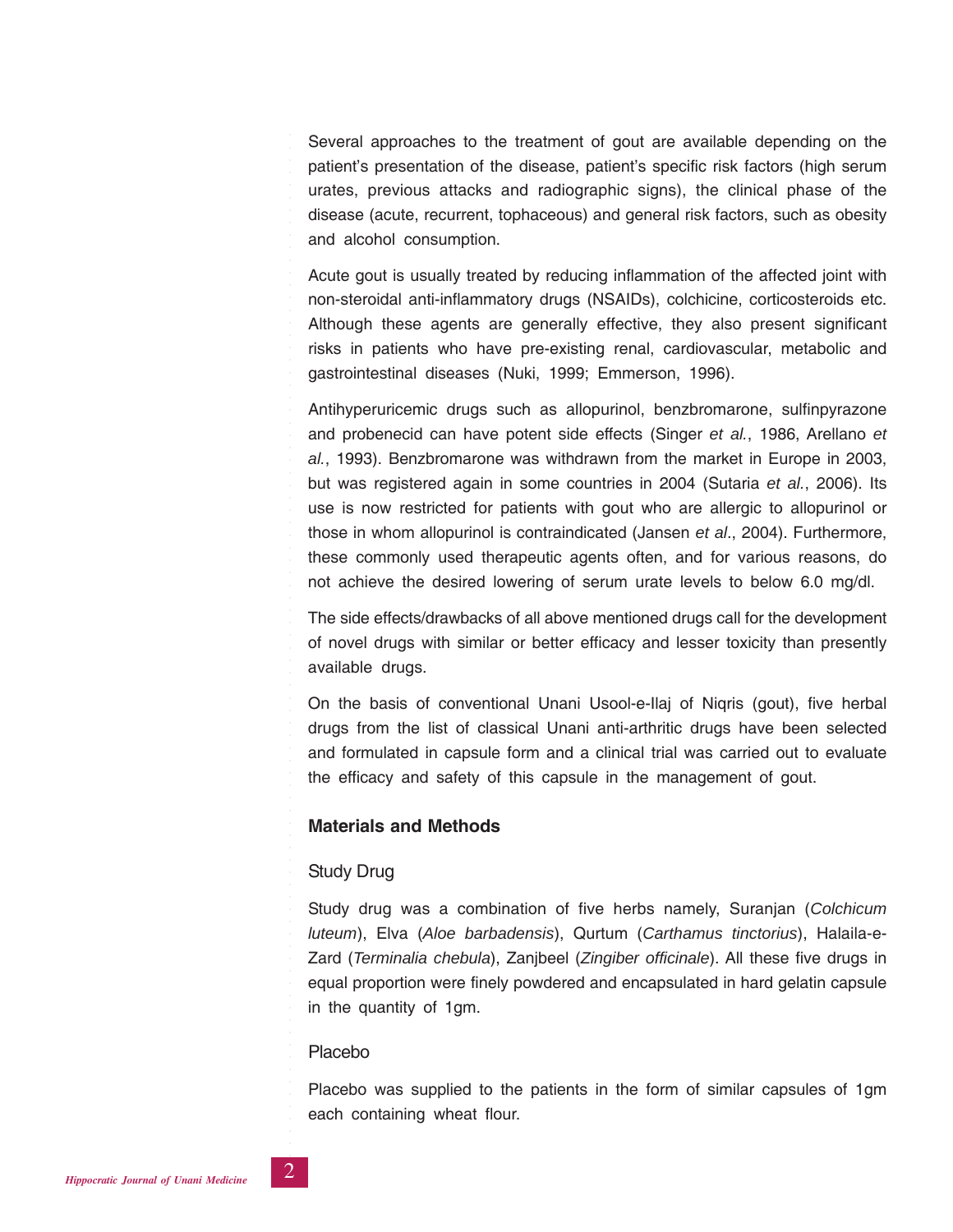## Study Design

This was a randomized, single blind, placebo controlled study, conducted in the Department of Moalejat, A & U Tibbia College & Hospital, Karol Bagh, New Delhi, From September 2009 to December 2011.

# **Participants**

○○○○○○○○○○○○○○○○○○○○○○○○○○○○○○○○○○○○○○○○○○○○○○○○○○○○○○○○

# *(i) Inclusion Criteria*

Both male and female patients aged between 18 -65 years fulfilling the criteria of American College of Rheumatology (ACR) for diagnosing acute gouty arthritis including clinical features, laboratory and radiographic findings were included in the study, who had serum uric acid level more than the upper limit of normal range ( $> 7$  mg/dl)

# *(ii) Exclusion Criteria*

Patients were excluded if they had renal or hepatic insufficiency or cardiovascular disorders. Patients taking thiazide group of diuretics/ aspirin/NSAIDs and Pregnant and lactating women were too excluded from the study.

# Ethical Consideration

All patients were included in the study after obtaining written informed consent and study was conducted according to Good Clinical Practice guidelines.

# *Dosage and Administration*

Following 5-7 days washout period of anti-inflammatory/ analgesic drugs (e.g., NSAIDs, Corticosteroids) or antihyperuricemic drugs (eg allopurinol) or any other medication used for the treatment of arthritis (e.g. Ayurvedic, Homeopathic or Unani drugs), patients were randomly assigned to receive either drug or placebo capsule in the dose of 2 capsule thrice daily with plain water up to a period of six weeks. Randomization was done by lottery method.

# Follow up and Drug Compliance

Clinical as well as laboratory evaluation was performed and recorded at the baseline, week 1, week 4 and week 6. Compliance with treatment drug/placebo was evaluated at each follow up visit by capsule count.

### Criteria for the Assessment of Efficacy

To assess the response of treatment on patients of gouty arthritis in both groups, the following parameters were used.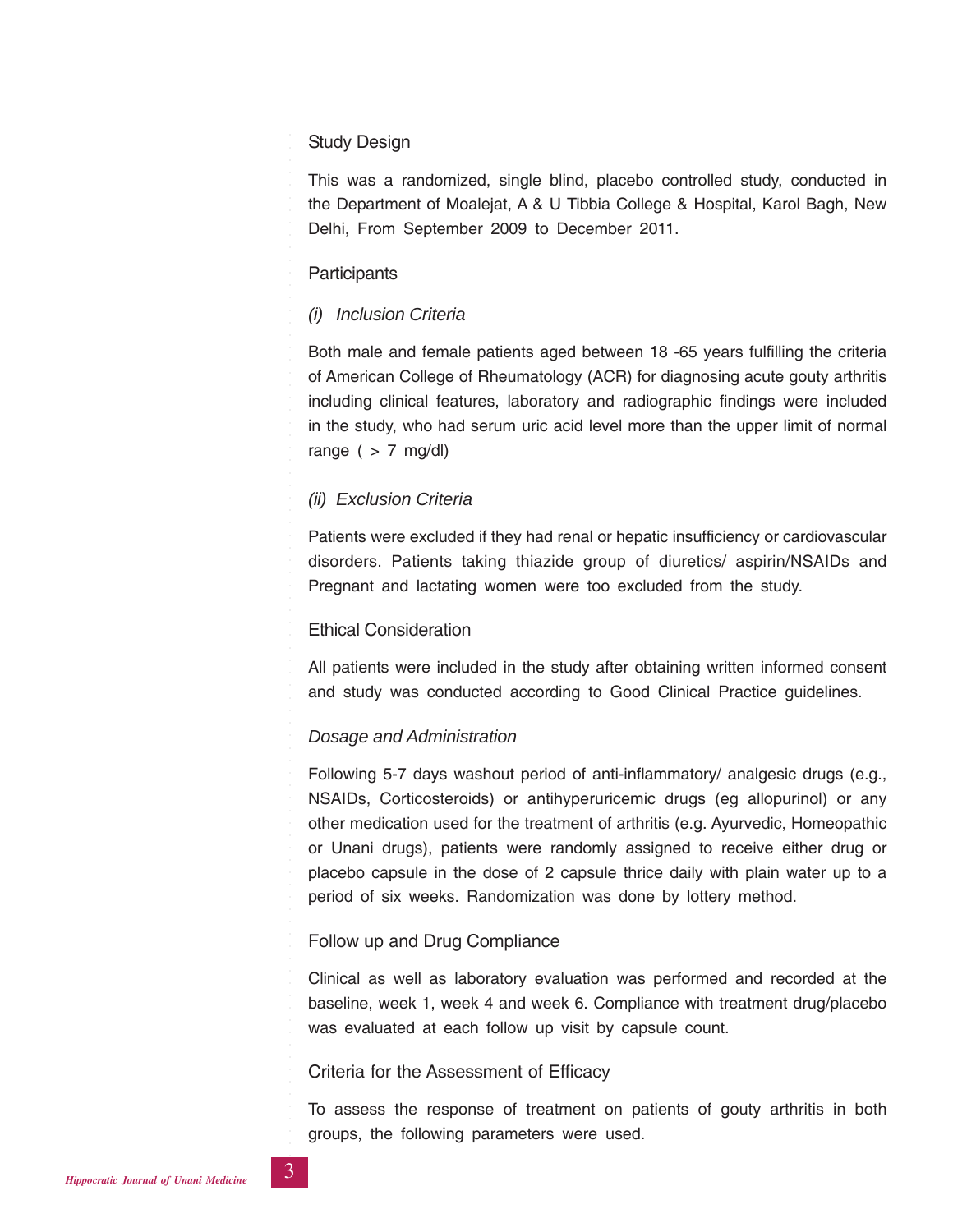#### *Subjective Parameters*

- Pain (Wong-Baker's Faces rating scale; with 0=doesn't hurt, 2=hurts a little bit, 4=hurts a little more, 6=hurts even more, 8=hurts a lot, 10=as much as the patient can imagine), (Cheng *et al.*, 2004; Taylor *et al.*, 2007).
- Tenderness (0-4 point scale; with 0=no tenderness, 1=patient says it is painful, 2=patient says it is painful, winces, and pulls back, 4=patient does not allow palpation), (Cheng *et al.*, 2004; Taylor *et al*., 2007).
- Joint swelling (0-4 point scale; with 0=no swelling, 1=barely perceptible, 2=mild, 3=moderate, 4=severe, bulging beyond the joint margins) (Cheng *et al*., 2004; Taylor *et al*., 2007).
- Movement/Mobility (0-4 point scale; with 0=full voluntary movement,1=partial voluntary movement, 2=full movement when the joint is moved by the examiner, 3=partial movement when the joint is moved by the examiner, 4=no movement at all)
- Serum uric acid, C-Reactive proteins, Erythrocyte Sedimentation Rate and total leukocyte count

#### Assessment of Safety

○○○○○○○○○○○○○○○○○○○○○○○○○○○○○○○○○○○○○○○○○○○○○○○○○○○○○○○○

To establish the safety of test drug , the following investigations were carried out at baseline, after one week and just after the termination of treatment.

- > Liver function test -S.Bilirubin, S.G.O.T, S.G.P.T. & S.Alkaline Phosphatase
- > Kidney function test Blood Urea, S. Creatinine.
- > Haemogramme Hb%, TLC, DLC, E.S.R.

#### Statistical Analysis

The differences in pretreatment and post treatment obtained in both groups (test group and control group) were compared by applying Mann-Whitney U Test.

#### **Results**

Total 46 cases, 21 in test group and 25 in control group were randomly enrolled in the study. Two subjects from test group and 4 patients from control (placebo) group dropped out of the study due to unknown reason. Twenty patients in test group and 20 in control group completed the treatment up to the end of study (6 weeks).The demographic data and other characteristics at baseline are presented in Table 1.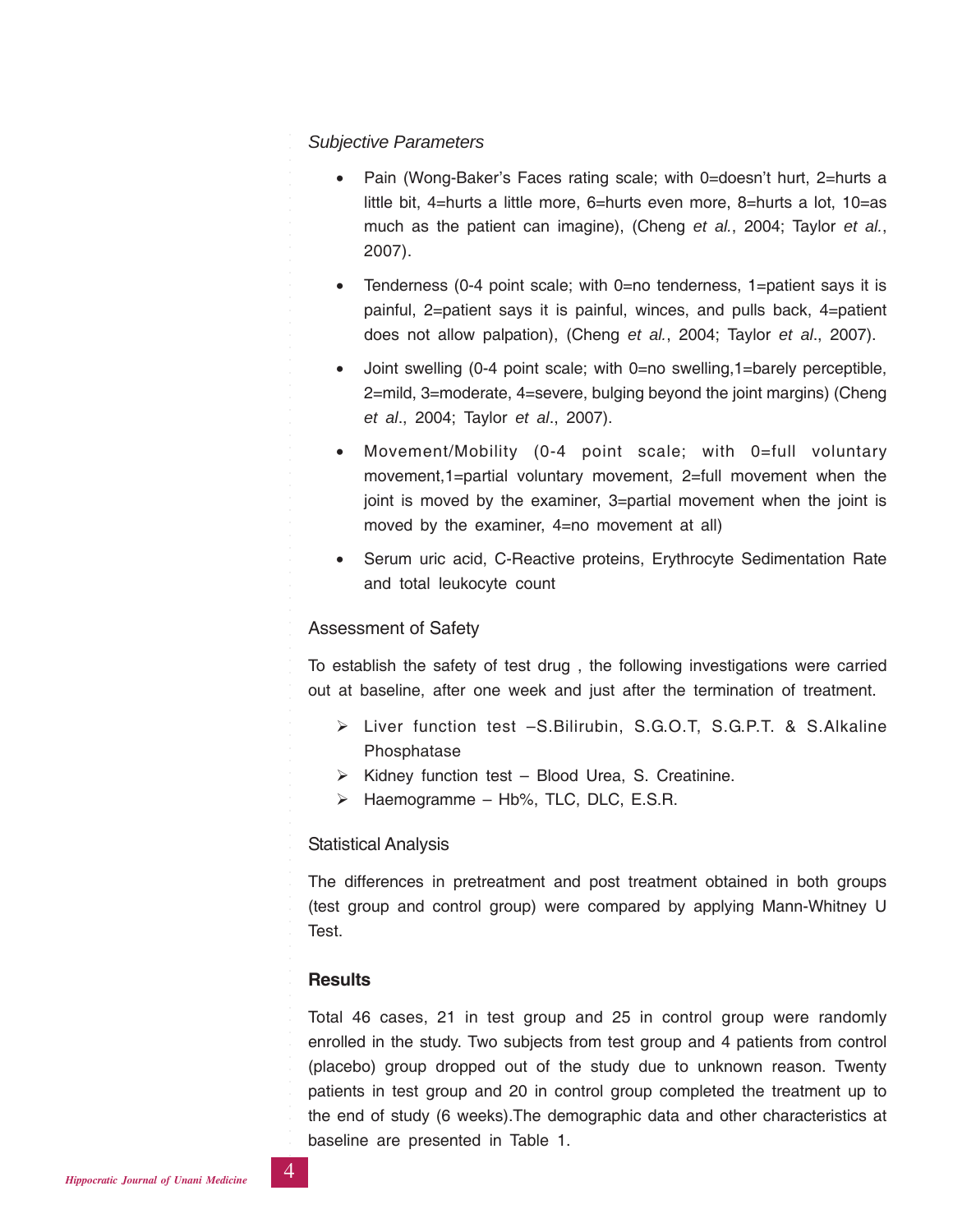| Variable     |                            | Test Group (N=20) | Control Group (N=20)                                  |  |
|--------------|----------------------------|-------------------|-------------------------------------------------------|--|
|              | Age (Years) Mean $\pm$ SD  | $42.70 \pm 11.15$ | $43.80 \pm 9.28$                                      |  |
| Gender       | Male-N (%)                 | 14 (70%)          | 15(75%)                                               |  |
|              | Female-N (%)               | 06 (30%)          | 05 (25%)                                              |  |
|              | Family H/o Gout-N (%)      | 2(10%)            | 3(15%)                                                |  |
|              | Pain Score (Mean $\pm$ SD) | $5.95 \pm 1.54$   | $5.95 \pm 1.50$<br>$1.60 \pm 1.14$<br>$1.55 \pm 0.94$ |  |
|              | Tenderness (Mean $\pm$ SD) | $2 \pm 1.12$      |                                                       |  |
|              | Swelling (Mean $\pm$ SD)   | $2.20 \pm 0.95$   |                                                       |  |
|              | Movement (Mean $\pm$ SD)   | $1.70 \pm 0.86$   | $1.40 \pm 0.59$                                       |  |
| S. Uric Acid |                            | $8.04 \pm 1.98$   | $7.81 \pm 0.91$                                       |  |
| C.R.P.       |                            | $3.92 \pm 2.35$   | $4.37 \pm 2.18$                                       |  |
| T.L.C.       |                            | $9300 \pm 1554.6$ | $8785 \pm 1786.3$                                     |  |
| E.S.R.       |                            | $26.65 \pm 10.49$ | $28.70 \pm 11.3$                                      |  |

**Table 1:** Demographic Data Baseline Characteristics of Study Patients

*SD = standard deviation; ESR = erythrocyte sedimentation rate;*

*CRP = C-reactive proteins; TLC= total leukocyte count*

The effects of 6 weeks treatment with test drug and control on various clinical and laboratory parameters are described below:

### Clincal Findings

### *Joint Pain*

○○○○○○○○○○○○○○○○○○○○○○○○○○○○○○○○○○○○○○○○○○○○○○○○○○○○○○○○

In test group, the mean score of pain ( $\pm$  SD) at baseline was 5.95  $\pm$  1.54, which was reduced to 4.50  $\pm$  1.91 on the 7<sup>th</sup> day, 3.30  $\pm$  1.72 on 28<sup>th</sup> day and 1.85  $\pm$  1.98 on the termination of treatment (42<sup>nd</sup> day). While in control group, the mean pain score was  $5.95 \pm 1.50$  at baseline, which gradually increased to 6.05  $\pm$  1.47 on 7<sup>th</sup> day, 6.0  $\pm$  1.07 on 28<sup>th</sup> day, and 6.35  $\pm$  1.23 at the end of treatment. On applying Mann- Whitney test, extremely significant difference between the two groups was detected on 28<sup>th</sup> day ( $p$ <0.0001) and 42<sup>nd</sup> day (p<0.0001), (Table-2).

### *Joint Tenderness*

In test group the baseline tenderness score (mean  $\pm$  SD) of 2.0  $\pm$  1.12 decreased to 1.75  $\pm$  0.97 (7<sup>th</sup> day), 1.05  $\pm$  0.94 (28<sup>th</sup> day) and 0.60  $\pm$  0.59 (42<sup>nd</sup> day). Whereas, there was very gradual and insignificant decrease in mean tenderness score in control group, from baseline  $(1.60 \pm 1.14)$  to 1.50  $\pm$  1 on 7<sup>th</sup> day, 1.55  $\pm$  0.99 on 28<sup>th</sup> day, 1.50  $\pm$  0.21 on termination of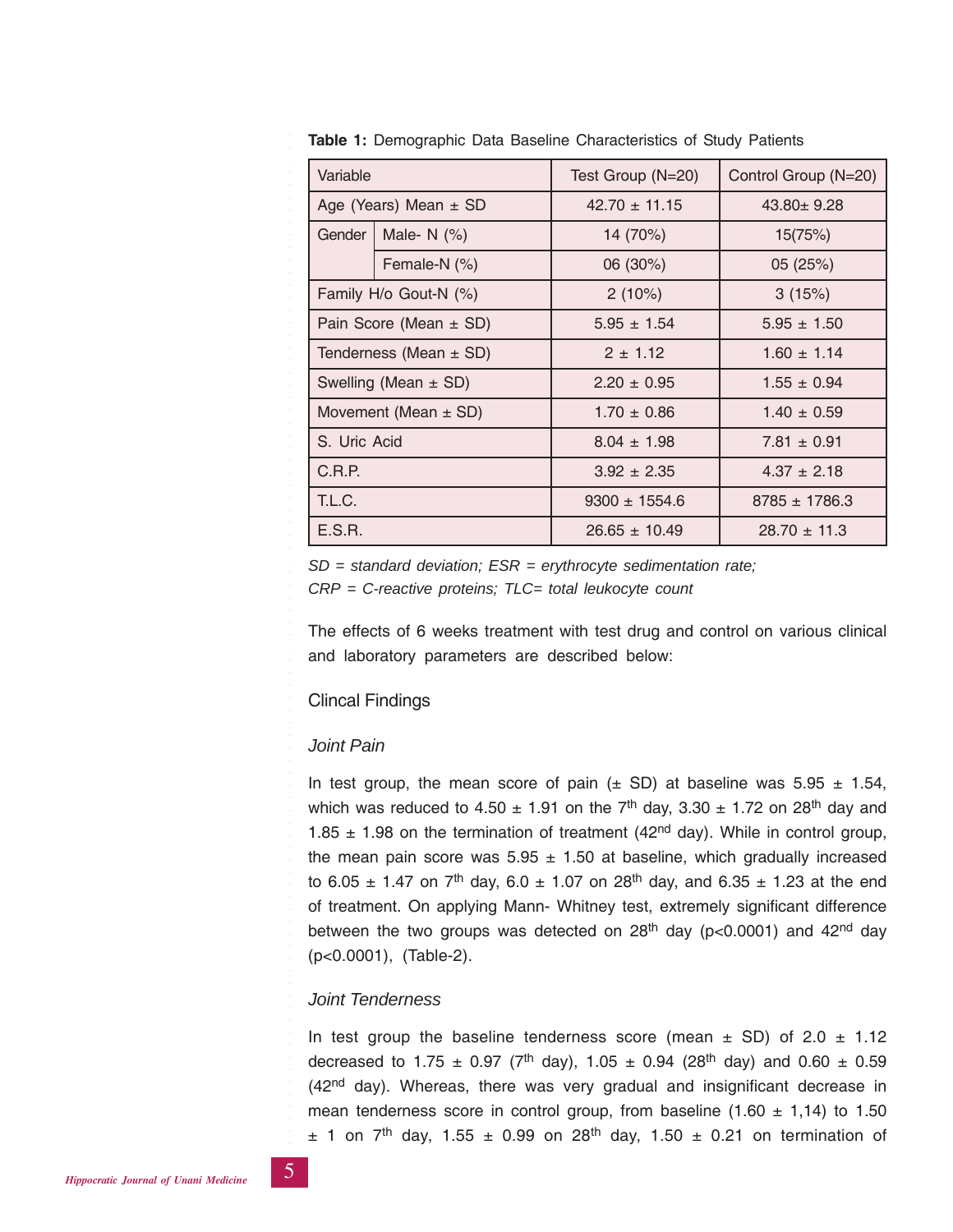| Pain                                                                 |         |                     | Control Group (N=20)                      |      | Test Group (N=20) |                     |                       |       |
|----------------------------------------------------------------------|---------|---------------------|-------------------------------------------|------|-------------------|---------------------|-----------------------|-------|
|                                                                      | $0$ day | 7 <sup>th</sup> day | 28 <sup>th</sup> day 42 <sup>nd</sup> day |      | $0$ day           | 7 <sup>th</sup> day | $28th$ day $42nd$ day |       |
| Mean                                                                 | 5.95    | 6.05                | 6.0                                       | 6.35 | 5.95              | 4.50                | 3.30                  | 1.85  |
| S.D. $(\pm)$                                                         | 1.50    | 1.47                | 1.08                                      | 1.23 | 1.54              | 1.90                | 1.72                  | 1.99  |
| S.E.M. $(\pm)$                                                       | 0.34    | 0.33                | 0.24                                      | 0.28 | 0.34              | 0.43                | 0.38                  | 0.44  |
| 0.84<br>6.72<br>24.36<br>% change<br>1.68<br>٠                       |         |                     |                                           |      |                   |                     | 46.9                  | 68.91 |
| P value at 7 <sup>th</sup> day (T/C) < 0.01 (LS) (Mann-Whitney Test) |         |                     |                                           |      |                   |                     |                       |       |

**Table 2:** Effect of Test Drug and Control on Pain

P value at P value 28<sup>th</sup> day (T/C) <0.0001 (ES) (Mann-Whitney Test) P value 42nd day (T/C) <0.0001(ES) (Mann-Whitney Test)

*SD = Standard Deviation,; S.E.M. Standard Error of Mean; LS = Less Significant,*

*HS = Highly Significant*

treatment. The difference in tenderness in between the groups as analysed by Mann-Whitney Test was not significant at  $28<sup>th</sup>$  day (p>0.05) and moderately significant at  $42<sup>nd</sup>$  day (p<0.01), (Table-3).

# *Joint Swelling*

○○○○○○○○○○○○○○○○○○○○○○○○○○○○○○○○○○○○○○○○○○○○○○○○○○○○○○○○

In Placebo group, the mean score of swelling increased from  $1.55 \pm 0.94$ (baseline) to 1.70  $\pm$  0.98 on 7<sup>th</sup> day, 1.70  $\pm$  0.98 on 28<sup>th</sup> day and 1.75  $\pm$  1.02 on 42<sup>nd</sup> day. On the other hand the mean score of swelling at baseline in test group was 2.20  $\pm$  0.95, 1.80  $\pm$  0.83 on 7<sup>th</sup> day, 1.15  $\pm$  0.67 on 28<sup>th</sup> day, and  $0.45 \pm 0.51$  on 42<sup>nd</sup> day. The difference in between the groups as analysed statistically was found to be non-significant ( $p>0.05$ ) on  $7<sup>th</sup>$  day & 28<sup>th</sup> day, but extremely significant on  $42<sup>nd</sup>$  day (p<0.001), (Table-4).

**Table 3:** Effect of Test Drug and Control on Tenderness

| <b>Tenderness</b> |                                                                                                                                                                                                                   |           | Control Group (N=20) |                                           | Test Group (N=20) |           |                                           |      |
|-------------------|-------------------------------------------------------------------------------------------------------------------------------------------------------------------------------------------------------------------|-----------|----------------------|-------------------------------------------|-------------------|-----------|-------------------------------------------|------|
|                   | $0$ day                                                                                                                                                                                                           | $7th$ day |                      | 28 <sup>th</sup> day 42 <sup>nd</sup> day | $0$ day           | $7th$ day | 28 <sup>th</sup> day 42 <sup>nd</sup> day |      |
| Mean              | 1.60                                                                                                                                                                                                              | 1.50      | 1.55                 | 1.50                                      | $\mathcal{P}$     | 1.75      | 1.05                                      | 0.60 |
| S.D. $(\pm)$      | 1.14                                                                                                                                                                                                              | 1.0       | 0.99                 | 0.94                                      | 1.12              | 0.97      | 0.94                                      | 0.59 |
| S.E.M. $(\pm)$    | 0.25                                                                                                                                                                                                              | 0.22      | 0.22                 | 0.21                                      | 0.25              | 0.22      | 0.21                                      | 0.13 |
| % change          |                                                                                                                                                                                                                   | 6.25      | 3.12                 | 6.25                                      |                   | 12.5      | 47.5                                      | 70   |
|                   | P value at 7 <sup>th</sup> day (T/C) 0.48 (NS) (Mann-Whitney Test)<br>P value at 28 <sup>th</sup> day (T/C) 0.12 (NS) (Mann-Whitney Test)<br>P value at 42 <sup>nd</sup> day (T/C) 0.003 (MS) (Mann-Whitney Test) |           |                      |                                           |                   |           |                                           |      |

*SD = Standard Deviation; S.E.M. Standard Error of Mean; LS = Less Significant, NS Not Significant; MS = Moderately Significant*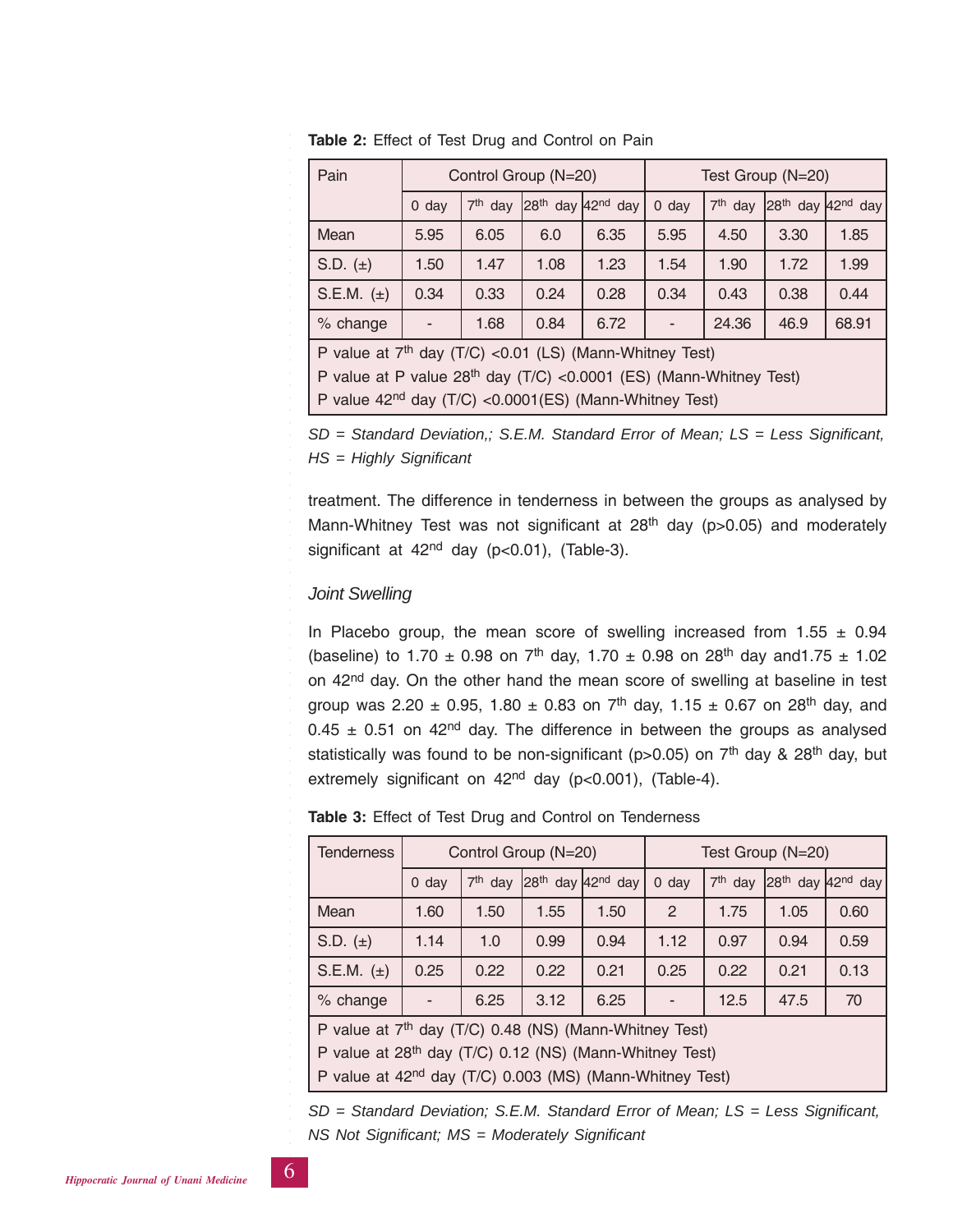| <b>Joint</b>                                                       | Control Group (N=20) |           |                                           |      | Test Group (N=20) |           |                       |       |
|--------------------------------------------------------------------|----------------------|-----------|-------------------------------------------|------|-------------------|-----------|-----------------------|-------|
| Swelling                                                           | $0$ day              | $7th$ day | 28 <sup>th</sup> day 42 <sup>nd</sup> day |      | $0$ day           | $7th$ day | $28th$ day $42nd$ day |       |
| Mean                                                               | 1.55                 | 1.55      | 1.70                                      | 1.75 | 2.20              | 1.80      | 1.15                  | 0.45  |
| S.D. $(\pm)$                                                       | 0.94                 | 0.94      | 0.98                                      | 1.02 | 0.95              | 0.83      | 0.67                  | 0.51  |
| S.E.M. $(\pm)$                                                     | 0.21                 | 0.21      | 0.22                                      | 0.23 | 0.21              | 0.18      | 0.15                  | 0.11  |
| % change                                                           |                      | $\Omega$  | 9.68                                      | 12.9 |                   | 18.18     | 47.73                 | 79.54 |
| P value at 7 <sup>th</sup> day (T/C) 0.44 (NS) (Mann-Whitney Test) |                      |           |                                           |      |                   |           |                       |       |
| P value at 28 <sup>th</sup> day (T/C) 0.05(NS) (Mann-Whitney Test) |                      |           |                                           |      |                   |           |                       |       |

**Table 4:** Effect of Test Drug and Control on Swelling

P value at 42nd day (T/C) 0.0002 (ES) (Mann-Whitney Test)

*SD = Standard Deviation; S.E.M. = Standard Error of Mean; NS = Not Significant; ES = Extremely Significant*

## *Restriction of Movements*

○○○○○○○○○○○○○○○○○○○○○○○○○○○○○○○○○○○○○○○○○○○○○○○○○○○○○○○○

In Control group, the mean score  $(\pm$  SD) of restriction in movements in control group was 1.40  $\pm$  0.59 at baseline, 1.45  $\pm$  0.60 at 7<sup>th</sup> day, 1.45  $\pm$  0.60 at 28<sup>th</sup> day, 1.65  $\pm$  0.74 at 42<sup>nd</sup> day. On the other hand, in test group the restriction of movement was  $1.70 \pm 0.86$  (baseline),  $1.35 \pm 0.59(7^{\text{th}}$  day),  $0.85 \pm 0.67$ (28<sup>th</sup> day), and 0.55  $\pm$  0.51 (42<sup>nd</sup> day). According to Mann-Whitney test, the difference in between the groups was moderately significant ( $p < 0.01$ ) on 28<sup>th</sup> day and extremely significant ( $p < 0.001$ ) on  $42<sup>nd</sup>$  day (Table-5).

| Restriction                                                           |         |           | Control Group (N=20)  |       | Test Group (N=20) |           |                                           |       |
|-----------------------------------------------------------------------|---------|-----------|-----------------------|-------|-------------------|-----------|-------------------------------------------|-------|
| of<br>Movement                                                        | $0$ day | $7th$ day | $28th$ day $42nd$ day |       | 0day              | $7th$ day | 28 <sup>th</sup> day 42 <sup>nd</sup> day |       |
|                                                                       |         |           |                       |       |                   |           |                                           |       |
| Mean                                                                  | 1.40    | 1.45      | 1.45                  | 1.65  | 1.70              | 1.35      | 0.85                                      | 0.55  |
| S.D. $(\pm)$                                                          | 0.59    | 0.60      | 0.60                  | 0.74  | 0.86              | 0.59      | 0.67                                      | 0.51  |
| S.E.M                                                                 | 0.13    | 0.13      | 0.13                  | 0.17  | 0.19              | 0.13      | 0.15                                      | 0.11  |
| % change                                                              |         | 3.57      | 3.57                  | 17.86 |                   | 20.59     | 50                                        | 67.65 |
| P value at 7 <sup>th</sup> day (T/C) 0.61 (NS) (Mann-Whitney Test)    |         |           |                       |       |                   |           |                                           |       |
| P value at 28 <sup>th</sup> day (T/C) 0.008(NS) (Mann-Whitney Test)   |         |           |                       |       |                   |           |                                           |       |
| P value at 42 <sup>nd</sup> day (T/C) 0.0001 (ES) (Mann-Whitney Test) |         |           |                       |       |                   |           |                                           |       |
|                                                                       |         |           |                       |       |                   |           |                                           |       |

**Table 5:** Effect of Test Drug and Control on Restriction of Movements

*SD = Standard Deviation; S.E.M. = Standard Error of Mean;, NS = Not Significant;*

*ES = Extremely Significant*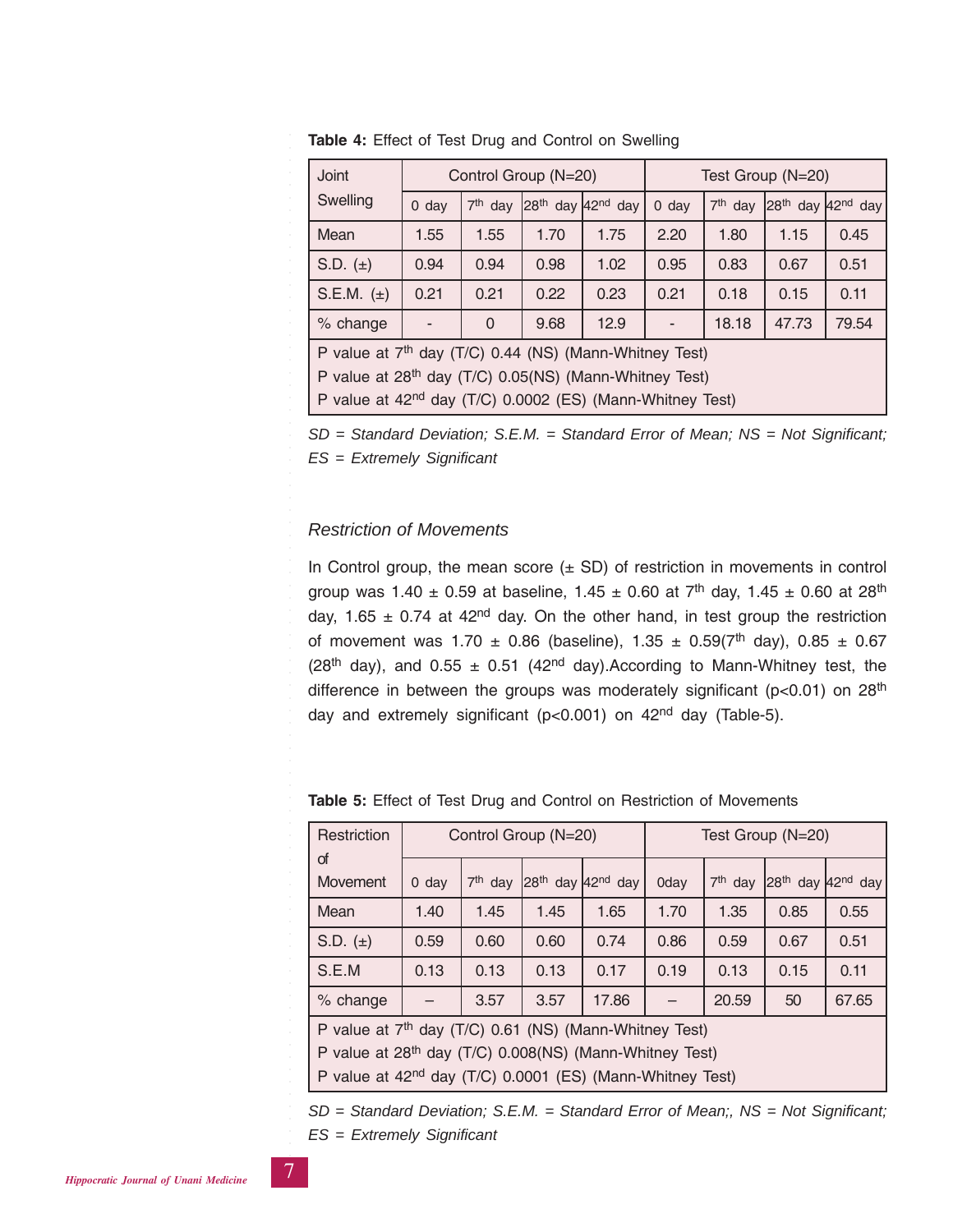## Laboratory Findings

#### *Serum Uric Acid*

In control group, the mean values of serum uric acid were  $7.81 \pm 0.91$  at baseline, 7.62  $\pm$  1.13 mg/dl, 7.62  $\pm$  1.14 mg/dl, 7.71  $\pm$  1.82 mg/dl, on day 7<sup>th</sup>,  $28<sup>th</sup>$  and  $42<sup>nd</sup>$  respectively. On the contrary, in test group the change in the serum levels of uric acid decreased from baseline of  $8.04 \pm 1.98$  mg/dl to 6.21  $\pm$  1.62 mg/dl on 7<sup>th</sup> day, 6.27  $\pm$  1.52 mg/dl on day 28 and 5.55  $\pm$  1.57 mg/dl on day 42. The difference in mean values between the two groups on all the three follow ups was extremely significant (p<0.001) as analysed by using Mann Whitney U test (Table-6).

## *C - Reactive Protein*

○○○○○○○○○○○○○○○○○○○○○○○○○○○○○○○○○○○○○○○○○○○○○○○○○○○○○○○○

The C-Reactive protein values observed in test group were  $3.92 \pm 2.35$  mg/ dl at baseline 3.91  $\pm$  2.17 mg/dl on 7<sup>th</sup> day, 2.99  $\pm$  1.86 mg/dl on 28<sup>th</sup> day and 2.30  $\pm$  1.42 mg/dl on 42<sup>nd</sup> Whereas, in control group the mean values of CRP were recorded as  $4.37 \pm 2.18$  mg/dl at baseline,  $4.30 \pm 2.20$  mg/dl on  $7^{\text{th}}$  day, 3.95  $\pm$  2.14 mg/dl on 28<sup>th</sup> day and 3.70  $\pm$  2.03 mg/dl on 42<sup>nd</sup> day. The intergroup difference was not significant (p>0.05) on day 7 and day 28, but was less significant (p<0.05) on day 42 (Table-7).

## *Total Leucocyte Count (T.L.C.)*

In Control group, the mean TLC count in control group was  $8080 \pm 1395$ /mm<sup>3</sup> at baseline, 9105  $\pm$  1325 /mm<sup>3</sup> on day 7<sup>th</sup>, 9180  $\pm$  1405 /mm<sup>3</sup> on day 28<sup>th</sup>, and 8950  $\pm$  1325/ mm<sup>3</sup> on day 42<sup>nd</sup>. While in test group it was recorded as 9300  $\pm$  1554 mm<sup>3</sup>/ 8080  $\pm$  1395/ mm<sup>3</sup> on day 7<sup>th</sup>, 8380  $\pm$  1505/ mm<sup>3</sup> on day 28<sup>th</sup>, and 7860  $\pm$  1622/ mm<sup>3</sup> on day 42<sup>nd</sup>. The difference in between the group was

| S. Uric      |                                                                                                                                                                                                                         |           | Control Group (N= 20) |                                           | Test Group (N=20) |                     |       |                       |
|--------------|-------------------------------------------------------------------------------------------------------------------------------------------------------------------------------------------------------------------------|-----------|-----------------------|-------------------------------------------|-------------------|---------------------|-------|-----------------------|
| Acid (mg/dl) | $0$ day                                                                                                                                                                                                                 | $7th$ day |                       | 28 <sup>th</sup> day 42 <sup>nd</sup> day | $0$ day           | 7 <sup>th</sup> day |       | $28th$ day $42nd$ day |
| Mean         | 7.81                                                                                                                                                                                                                    | 7.62      | 7.62                  | 7.71                                      | 8.04              | 6.21                | 6.27  | 5.55                  |
| $S.D.(\pm)$  | 0.91                                                                                                                                                                                                                    | 1.13      | 1.14                  | 1.18                                      | 1.98              | 1.62                | 1.52  | 1.57                  |
| S.E.M(±)     | 0.20                                                                                                                                                                                                                    | 0.25      | 0.25                  | 0.26                                      | 0.44              | 0.36                | 0.34  | 0.35                  |
| % change     |                                                                                                                                                                                                                         | 2.43      | 2.43                  | 1.28                                      |                   | 22.76               | 22.01 | 30.97                 |
|              | P value at 7 <sup>th</sup> day (T/C) 0.0008 (ES) (Mann-Whitney Test)<br>P value at 28 <sup>th</sup> day (T/C) 0.0007 (ES) (Mann-Whitney Test)<br>P value at 42 <sup>nd</sup> day (T/C) <0.0001 (ES) (Mann-Whitney Test) |           |                       |                                           |                   |                     |       |                       |

#### **Table 6:** Effect of Test Drug and Control on Serum Uric Acid

*SD = Standard Deviation; S.E.M. = Standard Error of Mean; ES = Extremely Significant*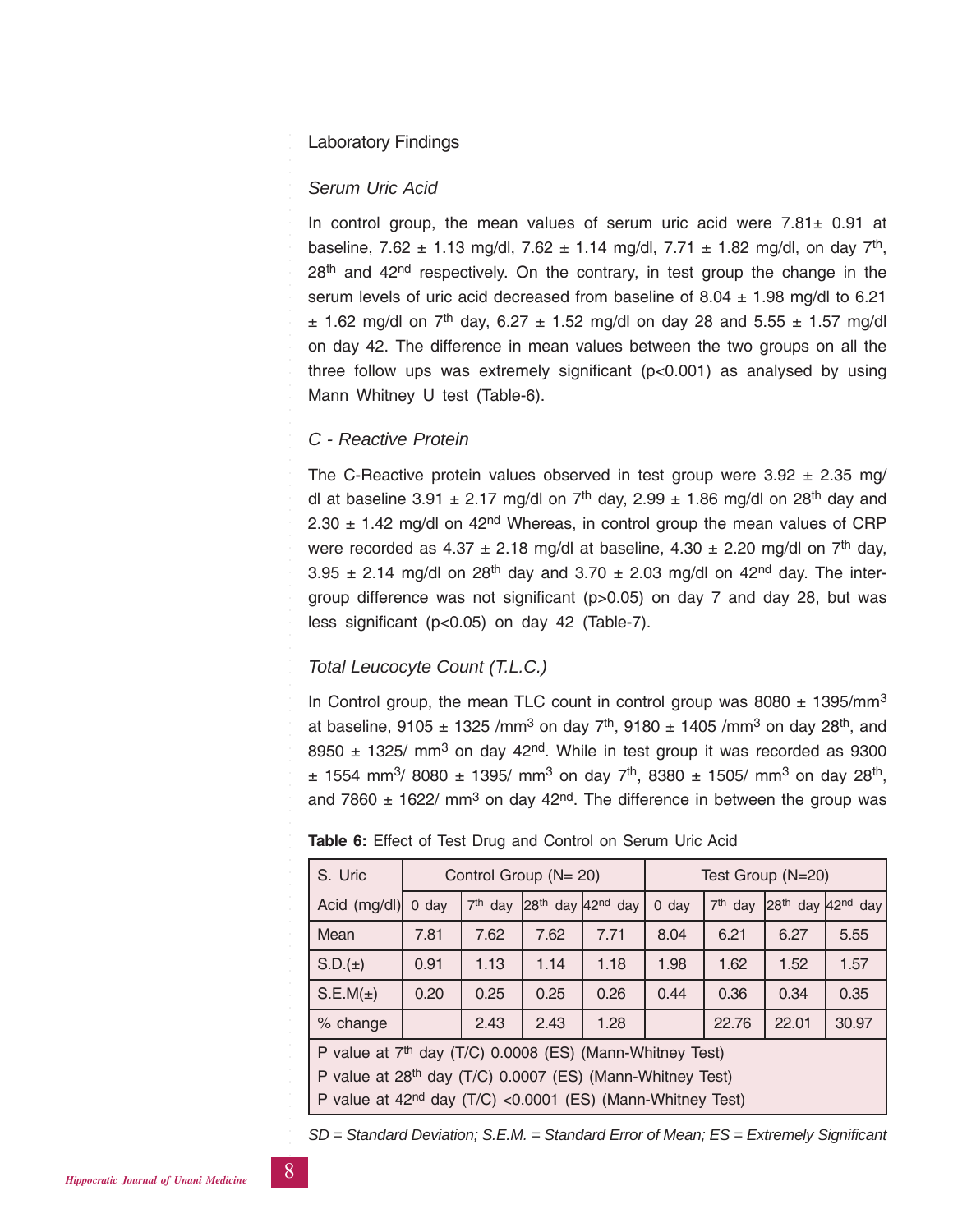| C-reactive                                                         |                                                                    |                                                                     | Control Group (N= 20) |                                           | Test Group (N=20) |           |                                           |       |
|--------------------------------------------------------------------|--------------------------------------------------------------------|---------------------------------------------------------------------|-----------------------|-------------------------------------------|-------------------|-----------|-------------------------------------------|-------|
| protein<br>(mg/dl)                                                 | $0$ day                                                            | $7th$ day                                                           |                       | 28 <sup>th</sup> day 42 <sup>nd</sup> day | $0$ day           | $7th$ day | 28 <sup>th</sup> day 42 <sup>nd</sup> day |       |
| Mean                                                               | 4.37                                                               | 4.3                                                                 | 3.95                  | 3.70                                      | 3.92              | 3.91      | 2.99                                      | 2.30  |
| $S.D.(\pm)$                                                        | 2.18                                                               | 2.20                                                                | 2.14                  | 2.03                                      | 2.35              | 2.17      | 1.86                                      | 1.42  |
| $S.E.M(\pm)$                                                       | 0.48                                                               | 0.49                                                                | 0.48                  | 0.45                                      | 0.52              | 0.49      | 0.42                                      | 0.32  |
| % change                                                           |                                                                    | 1.6                                                                 | 9.61                  | 15.33                                     |                   | 0.25      | 23.72                                     | 41.32 |
|                                                                    | P value at 7 <sup>th</sup> day (T/C) 0.33 (NS) (Mann-Whitney Test) |                                                                     |                       |                                           |                   |           |                                           |       |
|                                                                    |                                                                    | P value at 28 <sup>th</sup> day (T/C) 0.06 (NS) (Mann-Whitney Test) |                       |                                           |                   |           |                                           |       |
| P value at 42 <sup>nd</sup> day (T/C) 0.03 (LS (Mann-Whitney Test) |                                                                    |                                                                     |                       |                                           |                   |           |                                           |       |

**Table 7:** Effect of Test Drug and Control on C-Reactive Proteins

*SD= Standard Deviation; S.E.M..=Standard Error of Mean;, NS= Not Significant; LS= Less Significant*

less significant ( $p < 0.05$ ) at day  $7<sup>th</sup>$ , not significant ( $p < 0.05$ ) at day  $28<sup>th</sup>$ , and again less significant(p<0.05) at day 42nd (Table-8).

# *Erythrocyte Sedimentation Rate (E.S.R.)*

In control group, E.S.R noted was 28.70  $\pm$  11.33/1 hr at baseline, 29.45  $\pm$ 11.07/1 hr at  $7^{th}$  day, 29.75  $\pm$  10.42/1 hr at day 28<sup>th</sup> and 30.10  $\pm$  11.19/1 hr at 42<sup>nd</sup> day. On the other hand the E.S.R observed in test group was 25  $\pm$ 11.53/1 hr at 7<sup>th</sup> day, 25.30  $\pm$  10.27/1 hr at 28<sup>th</sup> day, 22.30  $\pm$  12.02/1 hr on 42<sup>nd</sup> day. The difference in ESR values between the two groups were a not significant ( $p > 0.05$ ) on  $7<sup>th</sup>$  and  $28<sup>th</sup>$  day, whereas mildly significant difference was observed (p<0.05) on 42<sup>nd</sup> day, (Table 9).

|  | <b>Table 8:</b> Effect of Test Drug and Control on Total Leukocyte Count |
|--|--------------------------------------------------------------------------|
|--|--------------------------------------------------------------------------|

| T.L.C.                                                                                                                                                                                                           |         |           | Control Group (N=20) |                                           | Test Group (N=20) |                     |        |                                           |
|------------------------------------------------------------------------------------------------------------------------------------------------------------------------------------------------------------------|---------|-----------|----------------------|-------------------------------------------|-------------------|---------------------|--------|-------------------------------------------|
| (cu.mm)                                                                                                                                                                                                          | $0$ day | $7th$ day |                      | 28 <sup>th</sup> day 42 <sup>nd</sup> day | $0$ day           | 7 <sup>th</sup> day |        | 28 <sup>th</sup> day 42 <sup>nd</sup> day |
| Mean                                                                                                                                                                                                             | 8785    | 8080      | 8380                 | 7860                                      | 9300              | 9105                | 9180   | 8950                                      |
| S.D. $(\pm)$                                                                                                                                                                                                     | 1786.3  | 1395.7    | 1505.3               | 1622                                      | 1554.6            | 1325.3              | 1405.5 | 1325.7                                    |
| S.E.M. $(\pm)$                                                                                                                                                                                                   | 399.43  | 312.09    | 336.59               | 362.69                                    | 347.62            | 296.34              | 314.27 | 296.43                                    |
| % change                                                                                                                                                                                                         |         | 8.02      | 4.61                 | 10.53                                     |                   | 2.09                | 1.29   | 3.76                                      |
| P value at 7 <sup>th</sup> day (T/C) 0.01 (LS) (Mann-Whitney Test)<br>P value at 28 <sup>th</sup> day (T/C) 0.08 (NS) (Mann-Whitney Test)<br>P value at 42 <sup>nd</sup> day (T/C) 0.01 (LS) (Mann-Whitney Test) |         |           |                      |                                           |                   |                     |        |                                           |

*SD = Standard Deviation; S.E.M. = Standard Error of Mean; NS = Not Significant; LS = Less Significant*

○○○○○○○○○○○○○○○○○○○○○○○○○○○

○○○○○○○○○○○○○○○○○○○○○○○○○○○○○○○○○○○○○○○○○○○○○○○○○○○○○○○○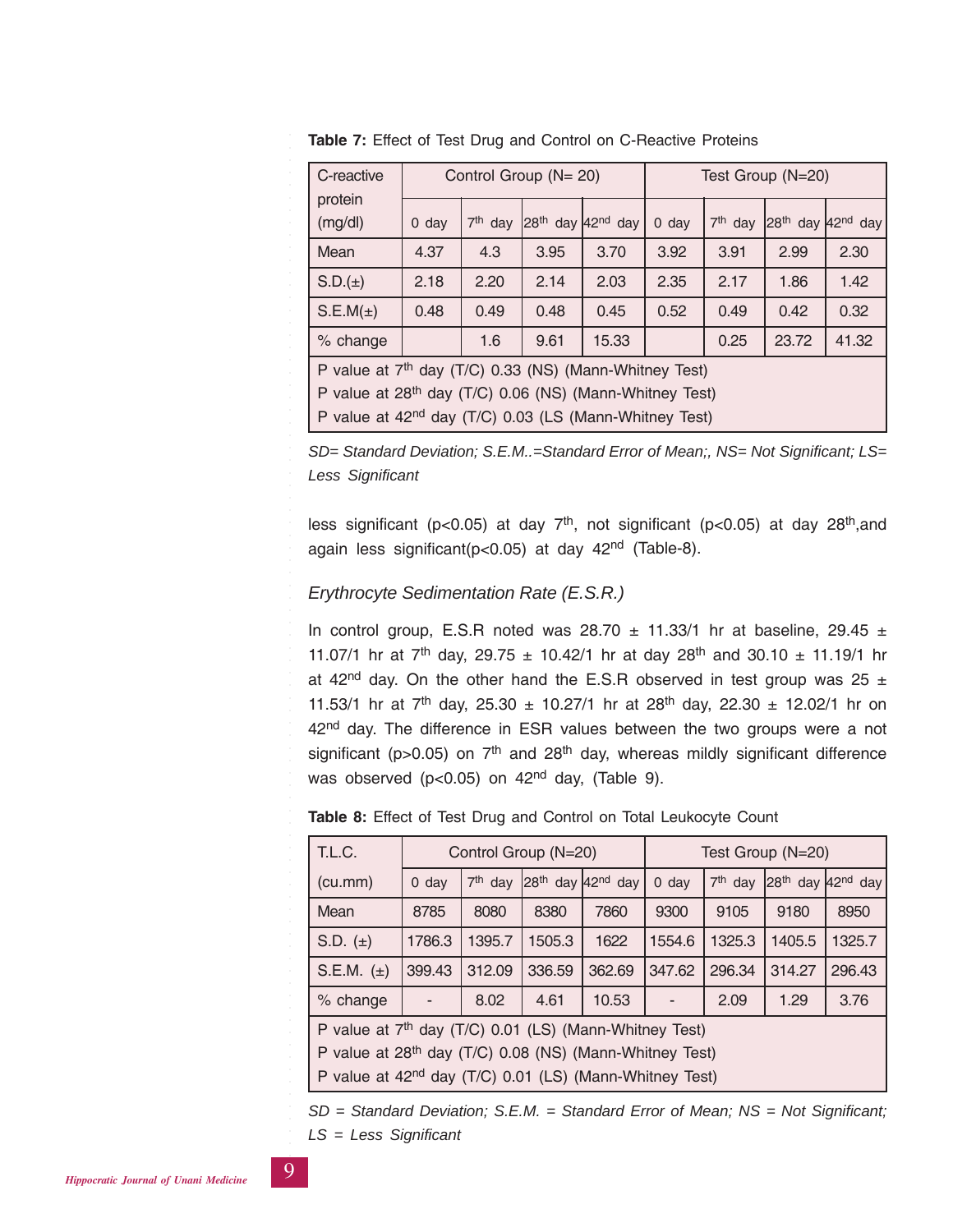|                                                  | E.S.R.                                                              |                                                                    |           | Control Group (N=20)                      |       | Test Group (N=20) |           |                       |       |
|--------------------------------------------------|---------------------------------------------------------------------|--------------------------------------------------------------------|-----------|-------------------------------------------|-------|-------------------|-----------|-----------------------|-------|
|                                                  | (mm/1sthr)                                                          | $0$ day                                                            | $7th$ day | 28 <sup>th</sup> day 42 <sup>nd</sup> day |       | $0$ day           | $7th$ day | $28th$ day $42nd$ day |       |
|                                                  | Mean                                                                | 28.70                                                              | 29.45     | 29.75                                     | 30.10 | 26.65             | 25.00     | 25.30                 | 22.30 |
|                                                  | S.D. $(\pm)$                                                        | 11.33                                                              | 11.08     | 10.42                                     | 11.19 | 10.49             | 11.53     | 10.27                 | 12.02 |
|                                                  | S.E.M. $(\pm)$                                                      | 2.533                                                              | 2.48      | 2.33                                      | 2.5   | 2.35              | 2.58      | 2.29                  | 2.69  |
| % change<br>2.61<br>3.65<br>4.88<br>5.06<br>6.19 |                                                                     |                                                                    |           |                                           |       | 16.32             |           |                       |       |
|                                                  |                                                                     | P value at 7 <sup>th</sup> day (T/C) 0.29 (NS) (Mann-Whitney Test) |           |                                           |       |                   |           |                       |       |
|                                                  | P value at 28 <sup>th</sup> day (T/C) 0.27 (NS) (Mann-Whitney Test) |                                                                    |           |                                           |       |                   |           |                       |       |

**Table 9:** Effect of Test Drug and Control on ESR

P value at 42nd day (T/C) 0.02 (LS) (Mann-Whitney Test

*SD = Standard Deviation; S.E.M. = Standard Error of Mean; NS = Not Significant; LS = Less Significant*

## **Safety**

○○○○○○○○○○○○○○○○○○○○○○○○○○○○○○○○○○○○○○○○○○○○○○○○○○○○○○○○

During the course of the study, no adverse events were reported by the patients or clinically detected by the investigator. No any significant change from base line was observed in haemoglobin, SGOT, SGPT, S.Bilirubin, B.Urea and S. Creatinine values in both the groups. The test formulation as well as placebo was found well tolerated as indicated by 85% drug compliance

# **Discussion**

Gout is one of the most common types of inflammatory joint diseases, modern drugs used for subsiding acute attacks or lowering serum uric acid are associated with potent adverse effects. Furthermore, these commonly used therapeutic agents often, and for various reasons, do not achieve the desired lowering of serum urate levels to below 6.0 mg/dl. In the present study, the unani formulation consisting of Suranjan (*Colchicum luteum*), Elva (*Aloe barbadensis*), Qurtum (*Carthamus tinctorius*), Halaila-e-Zard (*Terminalia chebula*), Zanjbeel (*Zingiber officinale*) not only relieved various signs and symptoms of gouty arthritis but also exerted remarkable effects on lowering serum uric acid level and various other inflammatory markers. The relief in joint pain, tenderness can be attributed to the analgesic activity of

Suranjan (*Colchicum luteum*) (Hakeem, 1991; Rainsford, 1999), Elva (*Aloe barbadensis*) (Sharma *et al.*, 2002; Sheshadri, 1976) and Zanjbeel (*Zingiber officinale*) (Khare, 2004; Sharma *et al*, 2002). Anti-inflammatory activity of Qurtum (*Carthamus tinctorius*) ( Linda, 2001), Halaila-e-Zard (*Terminalia chebula*) (Sharma *et al.*, 2002), Zanjbeel (*Zingiber officinale*) (Linda, 2001; Sharma *et al.,* 2002; Wagner *et al*.,1985 ) can also be considered in decreasing

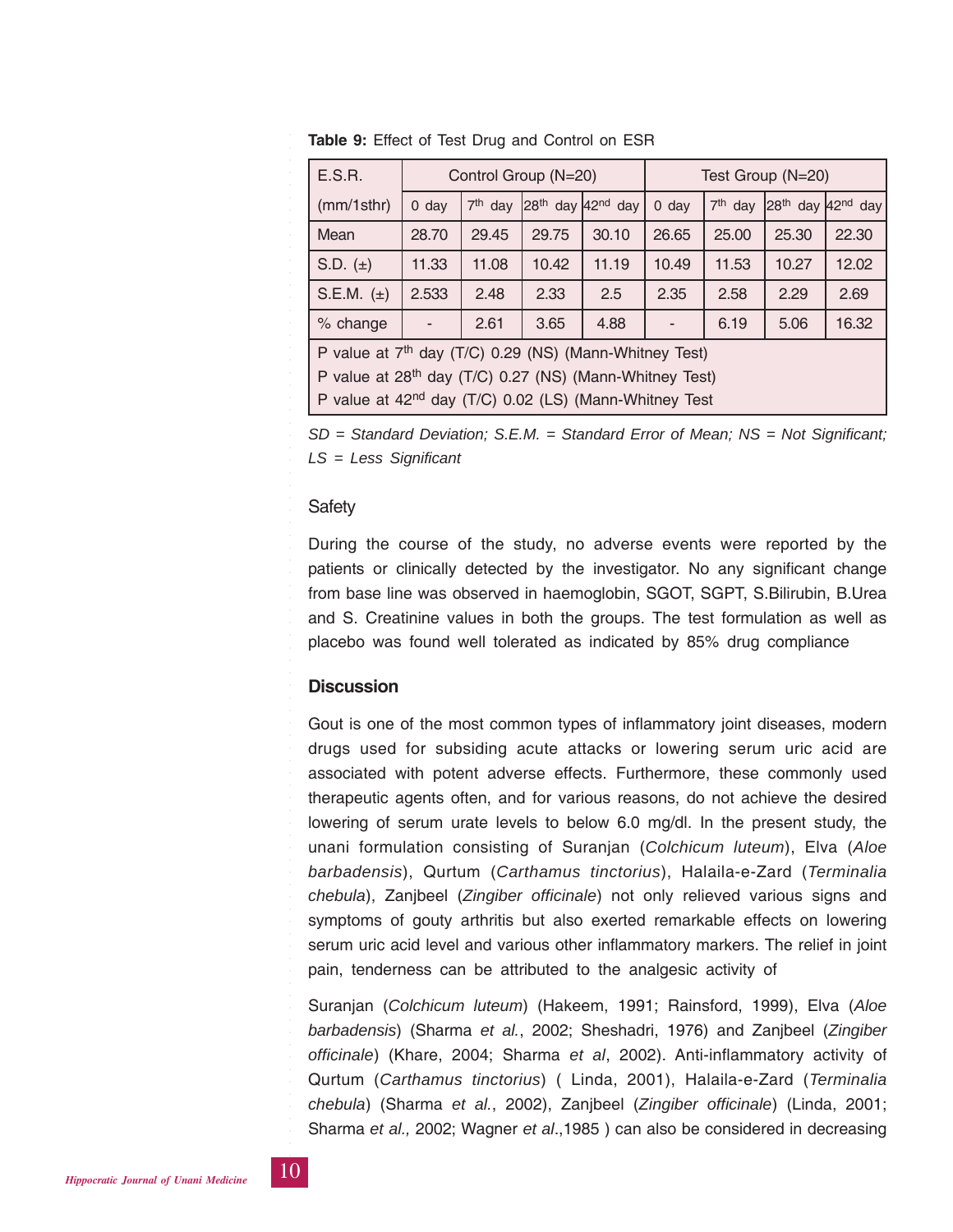pain, swelling and tenderness. Acute attack of gouty arthritis is initiated by the precipitation of urate crystals in the synovial fluid resulting in inflammatory response and the acute inflammatory cells (nutrophils) phagocytose urate crystals and release a glycoprotein which further aggravates inflammation. Colchicine, an active constituent of Suranjan (*Colchicum luteum*), has been proved inhibitory to the glycoprotein released by the nutrophils in acute gouty inflammation. Colchicine by binding with fibrillar protein tubulin has been found to inhibit nutrophil migration in the inflammed joint. All this explains relief in pain, swelling and tenderness because of Suranjan (*Colchicum luteum*) (Jean Brunneton, 1995; Robert *et al*., 1983). The diuretic activity of Qurtum (*Carthamus tinctorius*) (Kritikar & Basu, 1984) and laxative action of Halaila-e-Zard (*Terminalia chebula*) (Barthakur *et al.*, 1991) and Elva (*Aloe barbadensis*) (Blumenthal *et al*., 1998) might also be helpful in reducing monosodium urate precipitation by increased excretion of uric acid through urine and faeces respectively.

In the light of above discussion and on the basis of observations and results obtained in this study, large scale, standard control, double blind randomized clinical is warranted to further support the efficacy and tolerability of test formulation in the treatment of gouty arthritis.

## **Conclusion**

○○○○○○○○○○○○○○○○○○○○○○○○○○○○○○○○○○○○○○○○○○○○○○○○○○○○○○○○

Unani formulation produced remarkable effects on various efficacy parameters in cases of acute gouty arthritis. The drug was found safe and well tolerated, as no adverse events were reported by the patients or clinically detected by the investigator during the course of six week therapy.

## **References**

- Arellano, F., Sacristan, J.A., Saint-Pierre, 1993. Allopurinol hypersensitivity syndrome: a review. *Ann Pharmacother.* 27:337-43.
- Arromdee, E., Michet, C.J., Crowson, C.S., O'Fallon, W.M., 2002. Gabriel SE. Epidemiology of gout: is the incidence rising? *J Rheumatol.* 29:2403–2406.
- Barthakur, N.N. and Arnold, N.P., 1991. Nutritive value of the chebulic myrobalan (Terminalia chebula retz.) and its potential as a food source. *Food Chemistry*. 40(2): 213–219.
- Blumenthal, M., Busse, W.R., Goldberg, A., Hall, T. *et al.*, 1998. German Commission E Monographs. Austin: American Botanical Council and Integrative Medicine Communications.
- Cheng Tien-Tsai, Han-Ming Lai, 2004. A Single blind randomized controlled trial to assess the efficacy and tolerability of Rofecoxib, Diclofenac sodium. *Clinical Therapeutics* 26: 400.

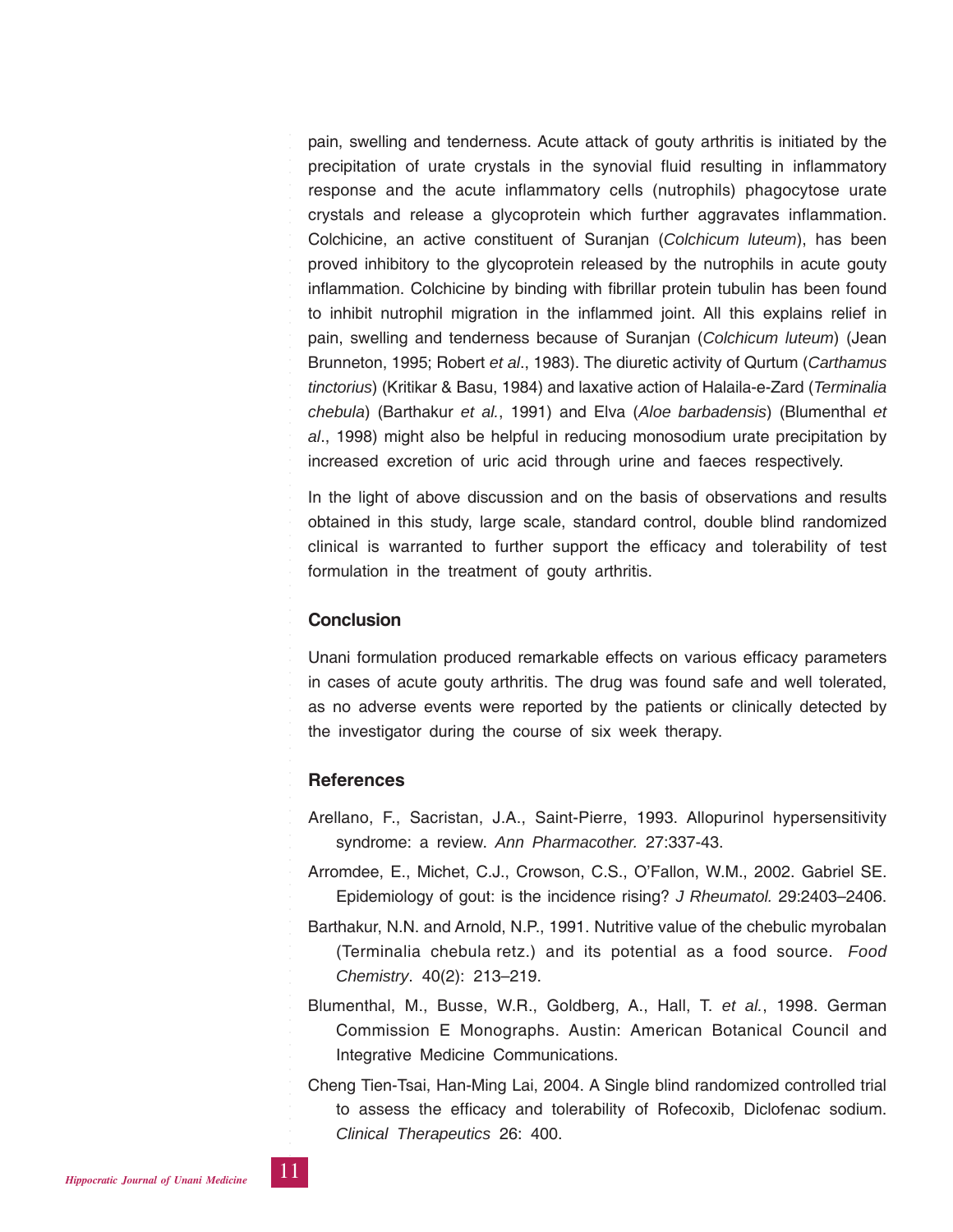- Emmerson, B.T., 1996. The management of gout. *New England Journal of Medicine* 334: 445-450.
- Hakeem, A.H., 1991. Bustan-ul-Mufradat. Khursheed Book Depot, Lucknow, pp.81, 187,209,34, 348.
- James, A., Duke, C.R.C., 2000. Handbook of Medicinal Herbs. CRC Press Inc, pp.31, 32,136,137.
- Jansen, T.L., Reinders, M.K., van Roon, E.N., Brouwers, J.R., 2004. Benzbromarone withdrawn from the European market: another case of "absence of evidence is evidence of absence"? Clin. Exp. Rheumatol. 22:651.
- Jean, Bruneton, 1995. Pharmacognosy, Phytochemistry Medicinal Plants; Technique and documentation (Lavoisier), pp.771-777.
- Khare, C.P., 2004. Encyclopedia of Indian Medicinal Plants. (Springer-Verlag Berlin Heidelberg), pp. 157,449, 488.
- Kirtikar, K.R. and Basu, 1984. Indian Medicinal Plants, Vol 2, (Periodical Expert Book Agency), pp. 1429-1431.
- Linda Skidmore-Roth, 2001. *Mosby's Handbook of Herbs and Natural Supplements* (Mosby), pp. 25-31,370-375,745-748.
- McCarty, D.J., 1994. Gout without hyperuricemia. *JAMA* 271:302–3.
- Nuki, G., 1999. Gout. In: Haslett, C., Chilvers, E.R., Hunter, J.A.A. & Boon, N.A. (Eds.) Davidson's Principles and Practice of Medicine, 18th Edn. Churchill Livingstone, pp. 831-834.
- Nuki, G., Simkin, P.A., 2006. A concise history of gout and hyperuricemia and their treatment. *Arthritis Res Ther.* 06; 8:S1-5.
- Praveen Kumar, Micheal Clark, 1994. Clinical Medicine: A Textbook for Medical Students and Doctors. 3<sup>rd</sup> ed. (Mc Graw Inc), pp. 2079-2088.
- Rainsford, K.D., 1999. Profile and Mechanisms of Gastrointestinal and other side effects of NSAIDs. *Am. J. Med.* 32-33.
- Robert Bentley and Henry, 1983. Medicinal plants. (First Indian Reprint). Taj Offset Press, pp. 270, 288.

Roubenoll, R., 1990. Gout and Hyperuricemia. *Rheum. Dis. Clin.* 16:539-550.

- Sharma, P.C., Velnu, M.B., Dennis, T.J., 2002. Database on Medicinal Plants used in Ayurveda, Vol I, III, V, CCRAS, New Delhi, pp. 225-243.
- Sheshadri, T.R., 1976. Medicinal Plants of India. Vol I. Indian Council of Medical Research, New Delhi, pp. 44-46,191,192
- Singer, J.Z., Wallace, S.L., 1986. The allopurinol hypersensitivity syndrome. Unnecessary morbidity and mortality. *Arthritis Rheum.* 29:82-7.



○○○○○○○○○○○○○○○○○○○○○○○○○○○

○○○○○○○○○○○○○○○○○○○○○○○○○○○○○○○○○○○○○○○○○○○○○○○○○○○○○○○○